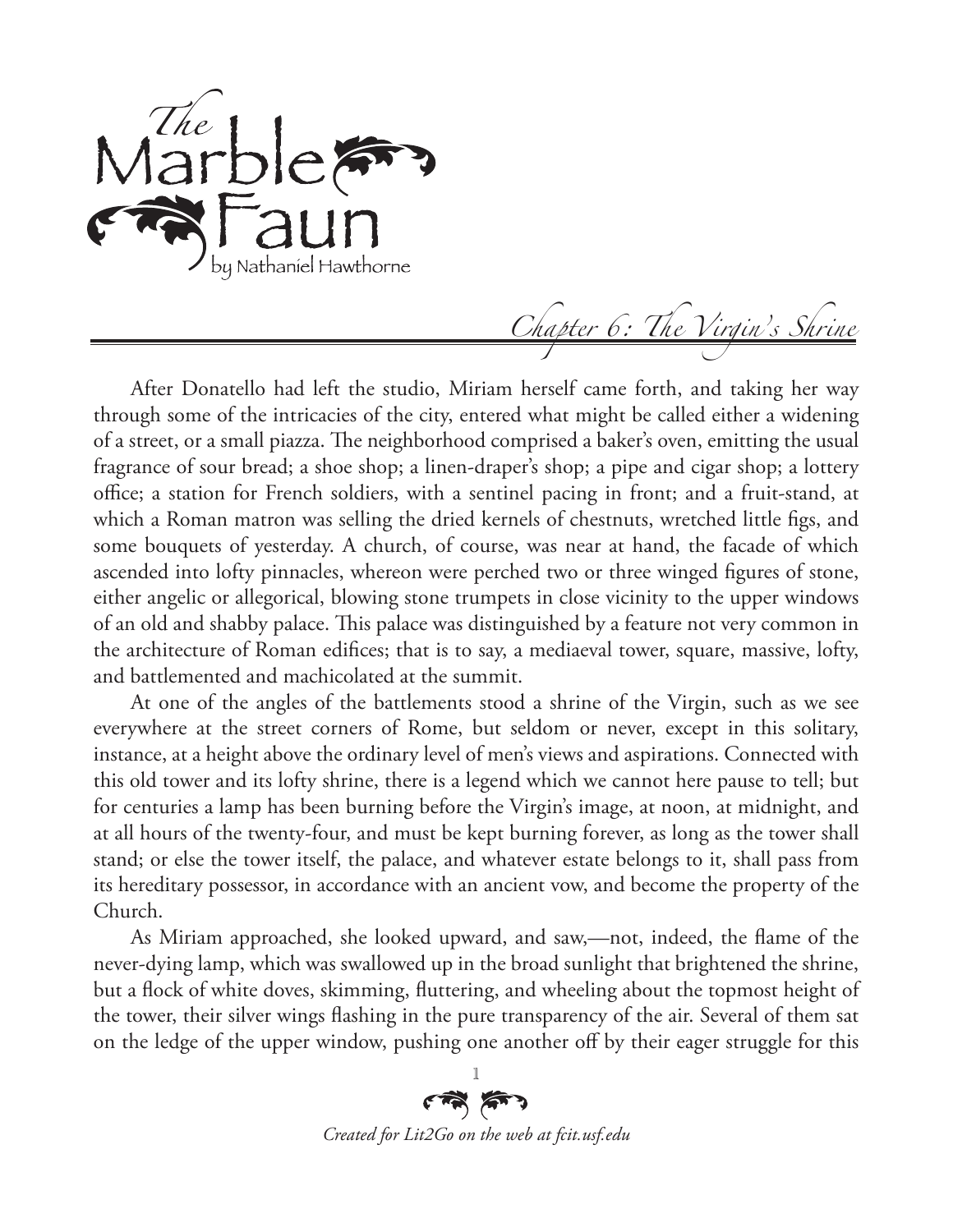favorite station, and all tapping their beaks and flapping their wings tumultuously against the panes; some had alighted in the street, far below, but flew hastily upward, at the sound of the window being thrust ajar, and opening in the middle, on rusty hinges, as Roman windows do.

A fair young girl, dressed in white, showed herself at the aperture for a single instant, and threw forth as much as her two small hands could hold of some kind of food, for the flock of eleemosynary doves. It seemed greatly to the taste of the feathered people; for they tried to snatch beakfuls of it from her grasp, caught it in the air, and rushed downward after it upon the pavement.

"What a pretty scene this is," thought Miriam, with a kindly smile, "and how like a dove she is herself, the fair, pure creature! The other doves know her for a sister, I am sure."

Miriam passed beneath the deep portal of the palace, and turning to the left, began to mount flight after flight of a staircase, which, for the loftiness of its aspiration, was worthy to be Jacob's ladder, or, at all events, the staircase of the Tower of Babel. The city bustle, which is heard even in Rome, the rumble of wheels over the uncomfortable paving-stones, the hard harsh cries reechoing in the high and narrow streets, grew faint and died away; as the turmoil of the world will always die, if we set our faces to climb heavenward. Higher, and higher still; and now, glancing through the successive windows that threw in their narrow light upon the stairs, her view stretched across the roofs of the city, unimpeded even by the stateliest palaces. Only the domes of churches ascend into this airy region, and hold up their golden crosses on a level with her eye; except that, out of the very heart of Rome, the column of Antoninus thrusts itself upward, with St. Paul upon its summit, the sole human form that seems to have kept her company.

Finally, the staircase came to an end; save that, on one side of the little entry where it terminated, a flight of a dozen steps gave access to the roof of the tower and the legendary shrine. On the other side was a door, at which Miriam knocked, but rather as a friendly announcement of her presence than with any doubt of hospitable welcome; for, awaiting no response, she lifted the latch and entered.

"What a hermitage you have found for yourself, dear Hilda!" she, exclaimed. "You breathe sweet air, above all the evil scents of Rome; and even so, in your maiden elevation, you dwell above our vanities and passions, our moral dust and mud, with the doves and the angels for your nearest neighbors. I should not wonder if the Catholics were to make a saint of you, like your namesake of old; especially as you have almost avowed yourself of their religion, by undertaking to keep the lamp alight before the Virgin's shrine."

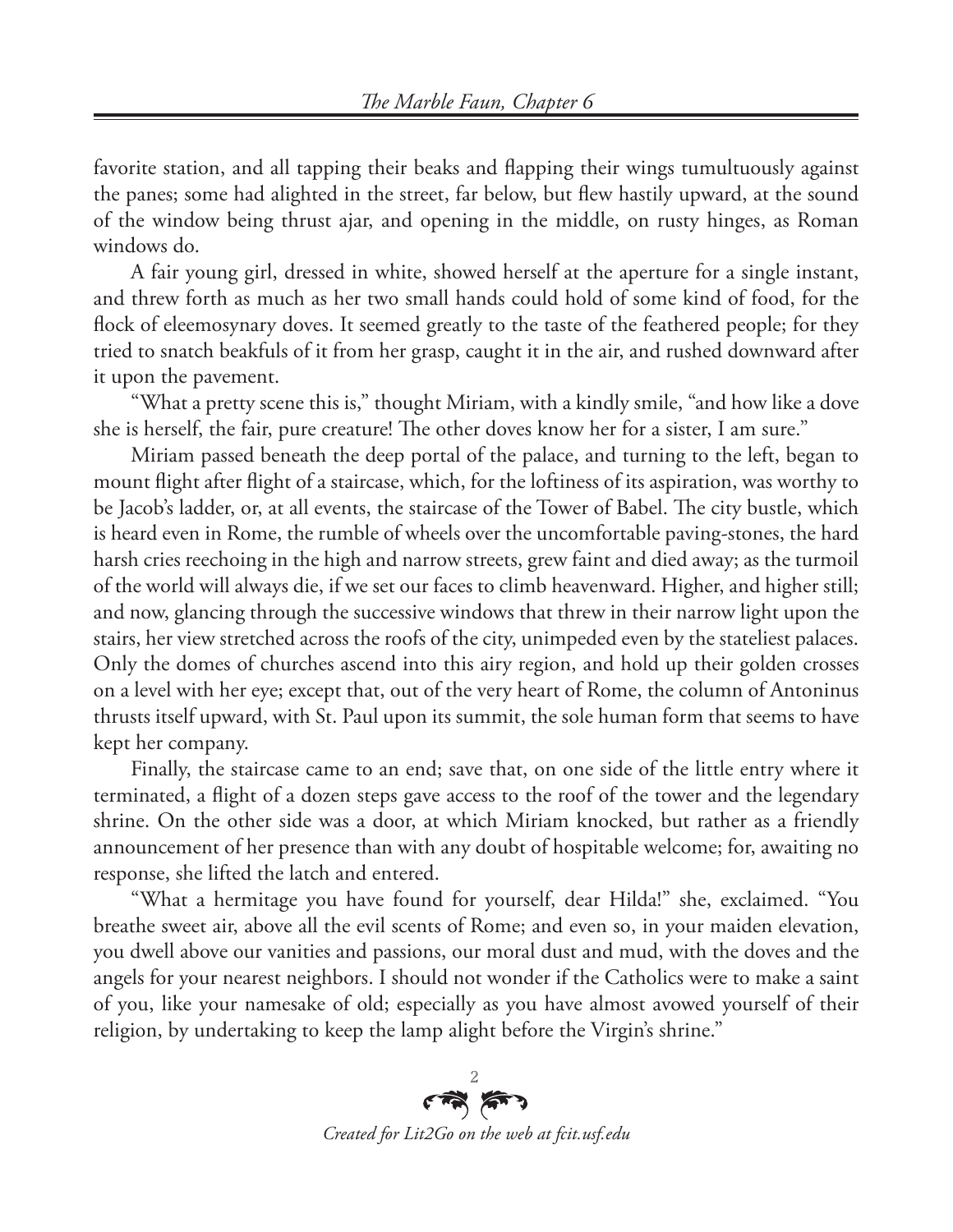"No, no, Miriam!" said Hilda, who had come joyfully forward to greet her friend. "You must not call me a Catholic. A Christian girl—even a daughter of the Puritans—may surely pay honor to the idea of divine Womanhood, without giving up the faith of her forefathers. But how kind you are to climb into my dove-cote!"

"It is no trifling proof of friendship, indeed," answered Miriam; "I should think there were three hundred stairs at least."

"But it will do you good," continued Hilda. "A height of some fifty feet above the roofs of Rome gives me all the advantages that I could get from fifty miles of distance. The air so exhilarates my spirits, that sometimes I feel half inclined to attempt a flight from the top of my tower, in the faith that I should float upward."

"O, pray don't try it!" said Miriam, laughing; "If it should turn out that you are less than an angel, you would find the stones of the Roman pavement very hard; and if an angel, indeed, I am afraid you would never come down among us again."

This young American girl was an example of the freedom of life which it is possible for a female artist to enjoy at Rome. She dwelt in her tower, as free to descend into the corrupted atmosphere of the city beneath, as one of her companion doves to fly downward into the street;—all alone, perfectly independent, under her own sole guardianship, unless watched over by the Virgin, whose shrine she tended; doing what she liked without a suspicion or a shadow upon the snowy whiteness of her fame. The customs of artist life bestow such liberty upon the sex, which is elsewhere restricted within so much narrower limits; and it is perhaps an indication that, whenever we admit women to a wider scope of pursuits and professions, we must also remove the shackles of our present conventional rules, which would then become an insufferable restraint on either maid or wife. The system seems to work unexceptionably in Rome; and in many other cases, as in Hilda's, purity of heart and life are allowed to assert themselves, and to be their own proof and security, to a degree unknown in the society of other cities.

Hilda, in her native land, had early shown what was pronounced by connoisseurs a decided genius for the pictorial art. Even in her schooldays—still not so very distant—she had produced sketches that were seized upon by men of taste, and hoarded as among the choicest treasures of their portfolios; scenes delicately imagined, lacking, perhaps, the reality which comes only from a close acquaintance with life, but so softly touched with feeling and fancy that you seemed to be looking at humanity with angels' eyes. With years and experience she might be expected to attain a darker and more forcible touch, which would impart to her designs the relief they needed. Had Hilda remained in her own country, it is not improbable

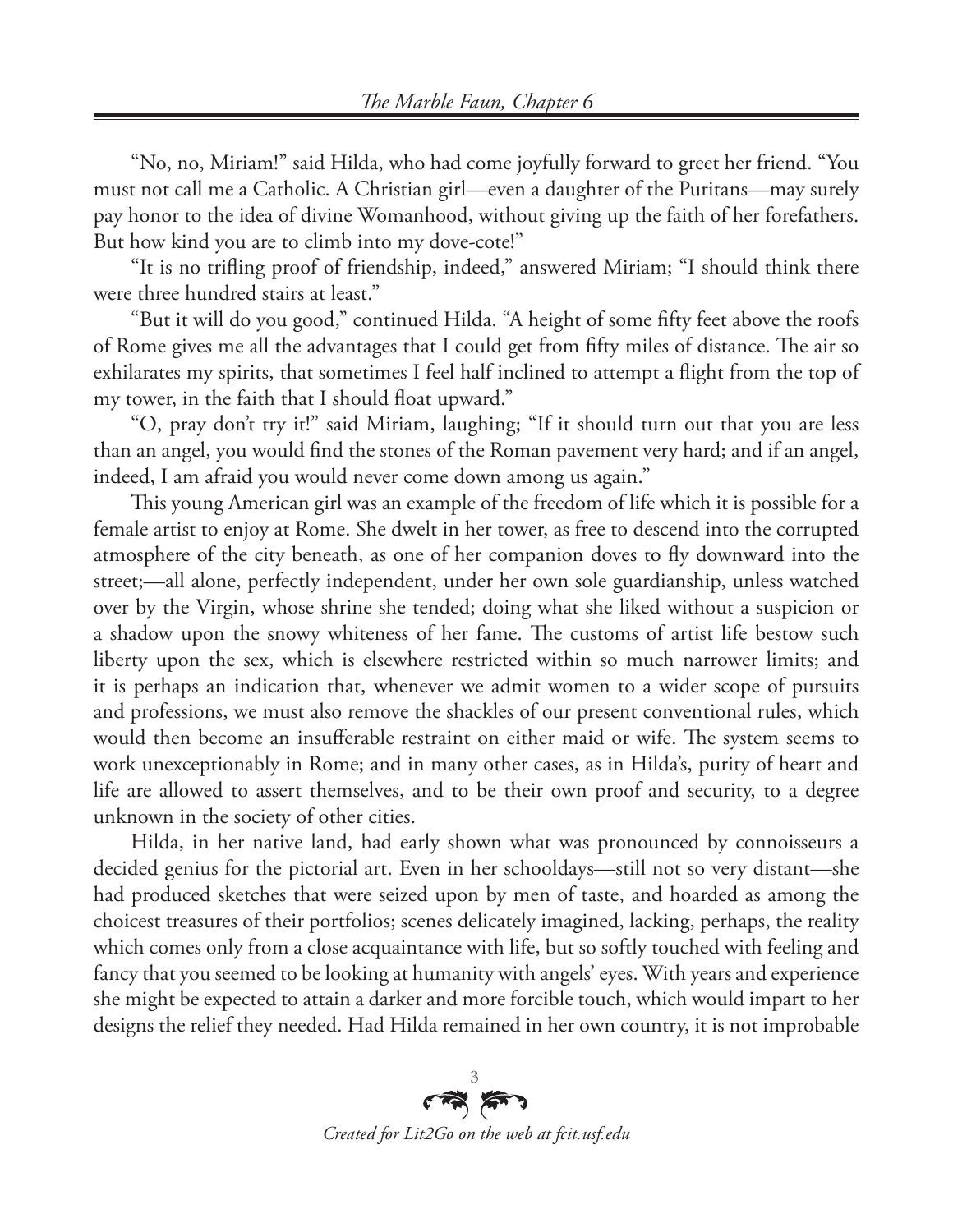that she might have produced original works worthy to hang in that gallery of native art which, we hope, is destined to extend its rich length through many future centuries. An orphan, however, without near relatives, and possessed of a little property, she had found it within her possibilities to come to Italy; that central clime, whither the eyes and the heart of every artist turn, as if pictures could not be made to glow in any other atmosphere, as if statues could not assume grace and expression, save in that land of whitest marble.

Hilda's gentle courage had brought her safely over land and sea; her mild, unflagging perseverance had made a place for her in the famous city, even like a flower that finds a chink for itself, and a little earth to grow in, on whatever ancient wall its slender roots may fasten. Here she dwelt, in her tower, possessing a friend or two in Rome, but no home companion except the flock of doves, whose cote was in a ruinous chamber contiguous to her own. They soon became as familiar with the fair-haired Saxon girl as if she were a born sister of their brood; and her customary white robe bore such an analogy to their snowy plumage that the confraternity of artists called Hilda the Dove, and recognized her aerial apartment as the Dovecote. And while the other doves flew far and wide in quest of what was good for them, Hilda likewise spread her wings, and sought such ethereal and imaginative sustenance as God ordains for creatures of her kind.

We know not whether the result of her Italian studies, so far as it could yet be seen, will be accepted as a good or desirable one. Certain it is, that since her arrival in the pictorial land, Hilda seemed to have entirely lost the impulse of original design, which brought her thither. No doubt the girl's early dreams had been of sending forms and hues of beauty into the visible world out of her own mind; of compelling scenes of poetry and history to live before men's eyes, through conceptions and by methods individual to herself. But more and more, as she grew familiar with the miracles of art that enrich so many galleries in Rome, Hilda had ceased to consider herself as an original artist. No, wonder that this change should have befallen her. She was endowed with a deep and sensitive faculty of appreciation; she had the gift of discerning and worshipping excellence in a most unusual measure. No other person, it is probable, recognized so adequately, and enjoyed with such deep delight, the pictorial wonders that were here displayed. She saw no, not saw, but felt through and through a picture; she bestowed upon it all the warmth and richness of a woman's sympathy; not by any intellectual effort, but by this strength of heart, and this guiding light of sympathy, she went straight to the central point, in which the master had conceived his work. Thus she viewed it, as it were, with his own eyes, and hence her comprehension of any picture that interested her was perfect.

دسط بین *Created for Lit2Go on the web at fcit.usf.edu*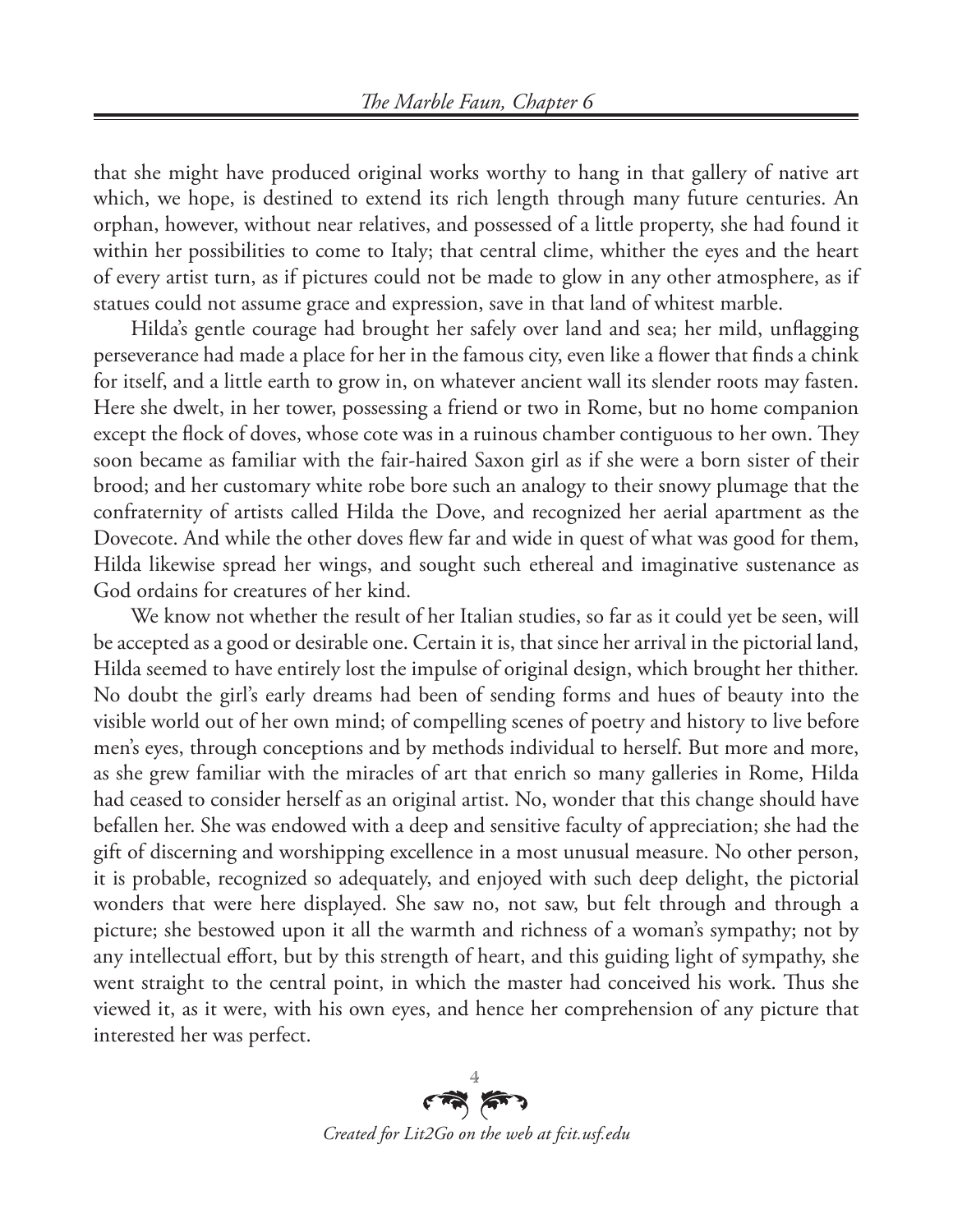This power and depth of appreciation depended partly upon Hilda's physical organization, which was at once healthful and exquisitely delicate; and, connected with this advantage, she had a command of hand, a nicety and force of touch, which is an endowment separate from pictorial genius, though indispensable to its exercise.

It has probably happened in many other instances, as it did in Hilda's case, that she ceased to aim at original achievement in consequence of the very gifts which so exquisitely fitted her to profit by familiarity with the works of the mighty old masters. Reverencing these wonderful men so deeply, she was too grateful for all they bestowed upon her, too loyal, too humble, in their awful presence, to think of enrolling herself in their society. Beholding the miracles of beauty which they had achieved, the world seemed already rich enough in original designs, and nothing more was so desirable as to diffuse those self-same beauties more widely among mankind. All the youthful hopes and ambitions, the fanciful ideas which she had brought from home, of great pictures to be conceived in her feminine mind, were flung aside, and, so far as those most intimate with her could discern, relinquished without a sigh. All that she would henceforth attempt and that most reverently, not to say religiously was to catch and reflect some of the glory which had been shed upon canvas from the immortal pencils of old.

So Hilda became a copyist: in the Pinacotheca of the Vatican, in the galleries of the Pam-fili-Doria palace, the Borghese, the Corsini, the Sciarra, her easel was set up before many a famous picture by Guido, Domenichino, Raphael, and the devout painters of earlier schools than these. Other artists and visitors from foreign lands beheld the slender, girlish figure in front of some world-known work, absorbed, unconscious of everything around her, seeming to live only in what she sought to do. They smiled, no doubt, at the audacity which led her to dream of copying those mighty achievements. But, if they paused to look over her shoulder, and had sensibility enough to understand what was before their eyes, they soon felt inclined to believe that the spirits of the old masters were hovering over Hilda, and guiding her delicate white hand. In truth, from whatever realm of bliss and many colored beauty those spirits might descend, it would have been no unworthy errand to help so gentle and pure a worshipper of their genius in giving the last divine touch to her repetitions of their works.

Her copies were indeed marvellous. Accuracy was not the phrase for them; a Chinese copy is accurate. Hilda's had that evanescent and ethereal life—that flitting fragrance, as it were, of the originals—which it is as difficult to catch and retain as it would be for a sculptor to get the very movement and varying color of a living man into his marble bust. Only by

 $\left( \frac{5}{100} \right)$ *Created for Lit2Go on the web at fcit.usf.edu*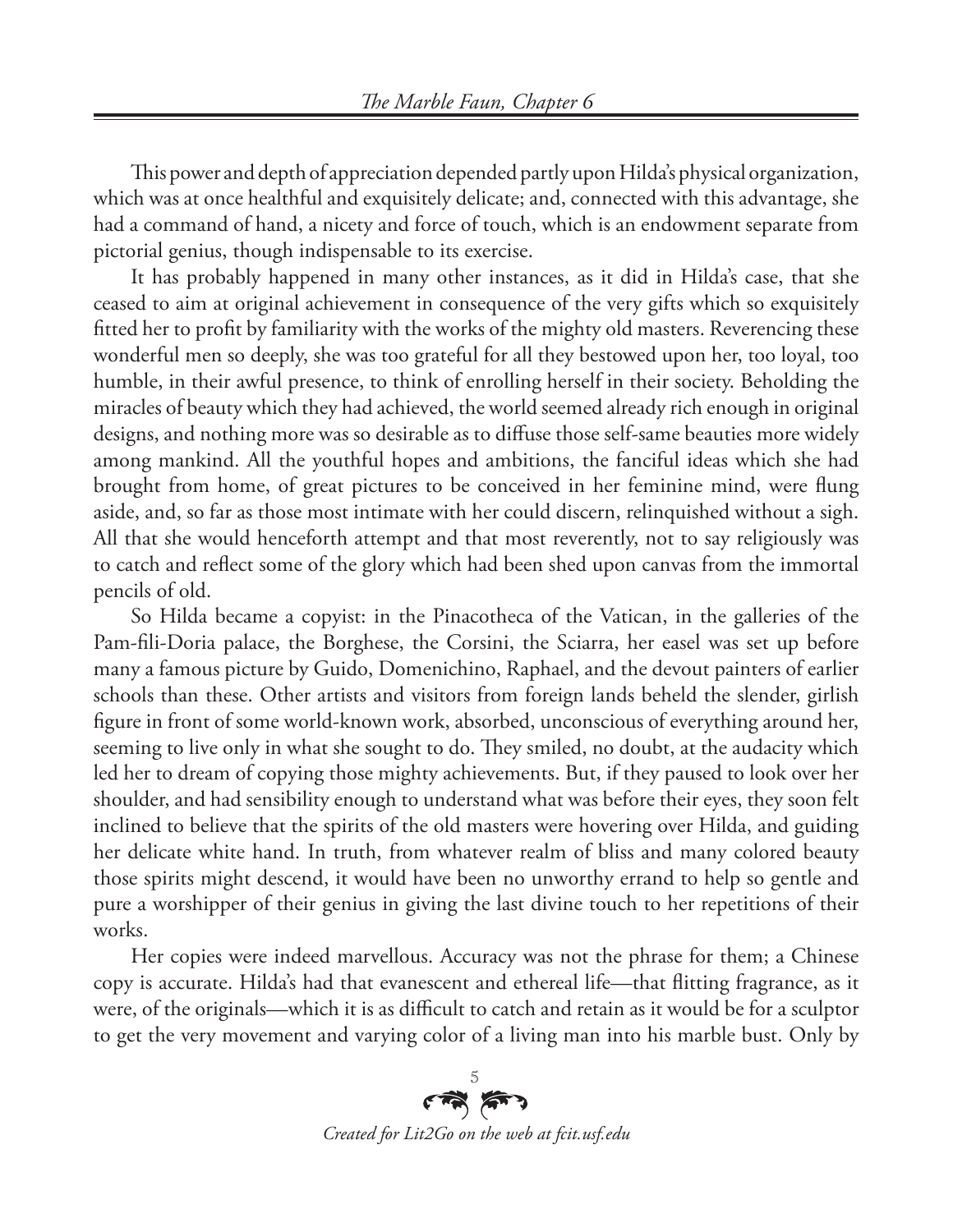watching the efforts of the most skilful copyists—men who spend a lifetime, as some of them do, in multiplying copies of a single picture—and observing how invariably they leave out just the indefinable charm that involves the last, inestimable value, can we understand the difficulties of the task which they undertake.

It was not Hilda's general practice to attempt reproducing the whole of a great picture, but to select some high, noble, and delicate portion of it, in which the spirit and essence of the picture culminated: the Virgin's celestial sorrow, for example, or a hovering angel, imbued with immortal light, or a saint with the glow of heaven in his dying face,—and these would be rendered with her whole soul. If a picture had darkened into an indistinct shadow through time and neglect, or had been injured by cleaning, or retouched by some profane hand, she seemed to possess the faculty of seeing it in its pristine glory. The copy would come from her hands with what the beholder felt must be the light which the old master had left upon the original in bestowing his final and most ethereal touch. In some instances even (at least, so those believed who best appreciated Hilda's power and sensibility) she had been enabled to execute what the great master had conceived in his imagination, but had not so perfectly succeeded in putting upon canvas; a result surely not impossible when such depth of sympathy as she possessed was assisted by the delicate skill and accuracy of her slender hand. In such cases the girl was but a finer instrument, a more exquisitely effective piece of mechanism, by the help of which the spirit of some great departed painter now first achieved his ideal, centuries after his own earthly hand, that other tool, had turned to dust.

Not to describe her as too much a wonder, however, Hilda, or the Dove, as her well-wishers half laughingly delighted to call her, had been pronounced by good judges incomparably the best copyist in Rome. After minute examination of her works, the most skilful artists declared that she had been led to her results by following precisely the same process step by step through which the original painter had trodden to the development of his idea. Other copyists—if such they are worthy to be called—attempt only a superficial imitation. Copies of the old masters in this sense are produced by thousands; there are artists, as we have said, who spend their lives in painting the works, or perhaps one single work, of one illustrious painter over and over again: thus they convert themselves into Guido machines, or Raphaelic machines. Their performances, it is true, are often wonderfully deceptive to a careless eye; but working entirely from the outside, and seeking only to reproduce the surface, these men are sure to leave out that indefinable nothing, that inestimable something, that constitutes the life and soul through which the picture gets its immortality. Hilda was no such machine as this; she wrought religiously, and therefore wrought a miracle.

وسط بين *Created for Lit2Go on the web at fcit.usf.edu*